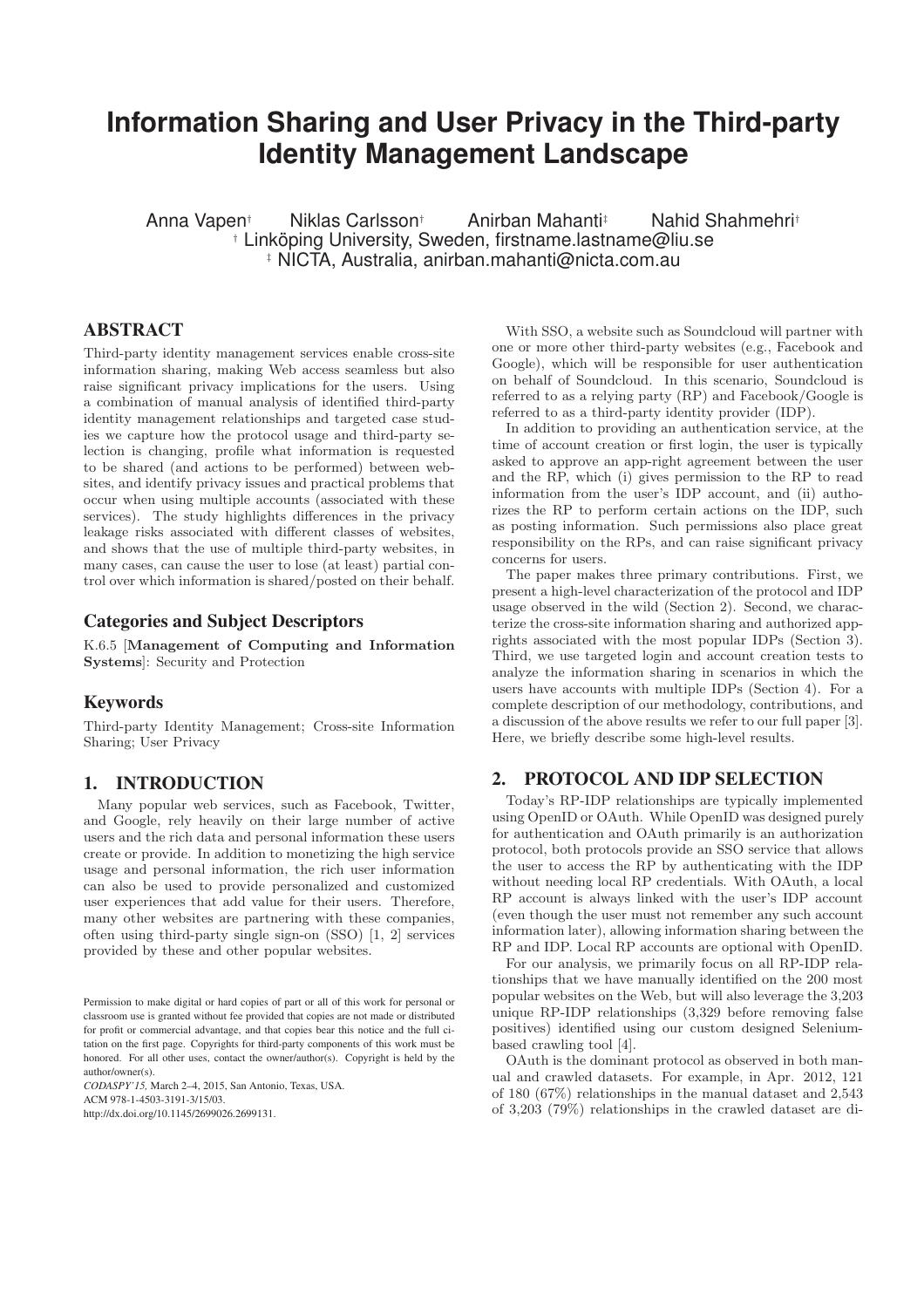rectly classified as OAuth, compared to only 20 (11%) and 180 (6%) as OpenID relationships in the two datasets. Of the remaining relationships, 39 and 441 used an IDP that supports both OpenID and OAuth. Since then, as measured in Sept. 2014, we have seen a further increase of OAuth usage  $(+24%)$  and drop in OpenID usage  $(-10%)$  among the top-200 websites.

We have found that IDP selection differs significantly depending on how many IDPs an RP selects, and some IDPs are more likely to be selected together with other IDPs. In total the top-5 ranked IDPs are responsible for 92% (33 of 36) and 90% (1,111 of 1,233) of the relationships of RPs selecting one single IDP. For RPs with 2-3 IDPs, 83% and 75% of the relationships are to the top-5, but for RPs with 4 or more IDPs only 38% and 55% are to IDPs ranked in the top-5. Facebook+Twitter is the most popular pairing with 37% (125 of 335) of all IDP pairs, Chinese QQ+Sina placing second (19%), and Facebook+Google third (12%).

## **3. APP RIGHTS AND INFORMATION FLOWS**

We carefully recorded the app-right agreements for the RP-IDP relationships identified in the manual top-200 dataset. The app-right agreements reveal (i) the information that the RP will obtain from the IDP, and (ii) the actions the RP will be allowed to perform on the IDP, on behalf of the user.

#### **3.1 Classification of Information**

When analyzing the APIs of the three major IDPs (Facebook, Twitter and Google) and the actual app-right usage in our datasets, we have identified five different types of app rights, each with their own privacy implications. The first four classes (B, P, C, F) capture data transferred from the IDP to the RP. Class A includes actions being performed by the RP, on the IDP, on behalf of the user.

- Basic information (B): Relatively non-private information that the user is often asked to provide websites. This class includes unique identifiers (e.g., user name, id, or email address) to identify existing accounts, age range, language, and public user profile information.
- Personal information (P): This class includes personal information common in many basic "bundles" (e.g., gender, country, time zone, and friend list), but also more sensitive information such as political views, religion, and sexual orientation.
- Created content (C): This class contains content directly or indirectly created by the user (e.g., images, likes, and check-in history).
- Friends' information (F): This class consists of data of other potentially non-consenting users (e.g., friends).
- Actions taken on behalf of the user (A): This final class includes the right for the RP to perform actions on behalf of the user on the IDP. This include, for example, the right to post information about the user's actions on the RP (e.g., sharing music the user has listened to) on the user's IDP timeline.

#### **3.2 Risk Types**

Today, many IDPs bundle the information requested into larger"bundles", and RPs must select which bundle to present



Figure 1: Number of RP-IDP relationships of different app-right types in the top-200 dataset.

|  |  |  |  | Table 1: Risk types identified in dataset. |  |  |
|--|--|--|--|--------------------------------------------|--|--|
|--|--|--|--|--------------------------------------------|--|--|

|          | $\sim$                   |         |                               |
|----------|--------------------------|---------|-------------------------------|
| Risk     | Class                    | Risk    | Class                         |
| type     | combination              | type    | combination                   |
|          | $A \cap B$               |         | $\neg A \cap B$               |
| А        | $A \cap P$               |         | $\neg A \cap P$               |
| $4+$     | $A \cap P \cap C$        | $4+$    | $\neg A \cap P \cap C$        |
| $4^{++}$ | $A \cap P \cap C \cap F$ | $1 + +$ | $\neg A \cap P \cap C \cap F$ |

to the users. This simplifies the agreements, but reduces the control over information sharing, often resulting in the user being asked to grant permissions to share more information than the RP requires to perform the desired service.

Figure 1 summarizes all the observed app-right agreements in our Feb. 2014 dataset. We use a Venn diagram to show all relationships involving actions in the left square and all others in the right square. The small number of pure B relationships (4), suggests that there appear to be an expectation of trust in the RPs, beyond what the user typically would share publically. Generally, RPs that are performing actions (A) on behalf of their users are more likely to request access to content (C) from the IDP. In total, 40 of the 87 classified relationships include actions (A). Of these, 14 RPs also request access to content (C). Of the 47 app-right agreements that does not request actions to be performed, only 12  $(9+3)$  also request access to content (C).

We note that within each of the two boxes there is a clear ordering in risk types observed. In particular, class F is only used in combination with both C and P. This combination clearly has the highest privacy risks associated with it. Similarly, class C is only used in combination with P, clearly distinguishing its risks with those of sites that only request personal (P) or basic (B) information. Motivated by these observations, we identify 8 semi-ordered risk classes. Table 1 summarizes the observed classes. We note that there is a strict privacy ordering in each column (from  $(-)$  to  $(+))$ ), and with regards to each row (as allowing actions implies some risk), but that further ordering is not possible without making assumptions.

#### **3.3 RP-based Analysis**

Using the above RP-IDP relationship type classification, we next compare the app rights for different classes of RPs. Among the classes with at least 10 RPs, News sites and File sharing sites are the most frequent users of actions (risk types  $A$  and  $A^+$ ), with 55% and 50% of their relationships including actions, respectively. Also Video sharing (67%) and Tech (63%) sites has large fraction of relationships that include action (A) permissions. The high action (A) usage is likely an effect of these sites often wanting to promote contents to friends of the user. While we express privacy concerns regarding  $A^+$  relationships, these sites would in